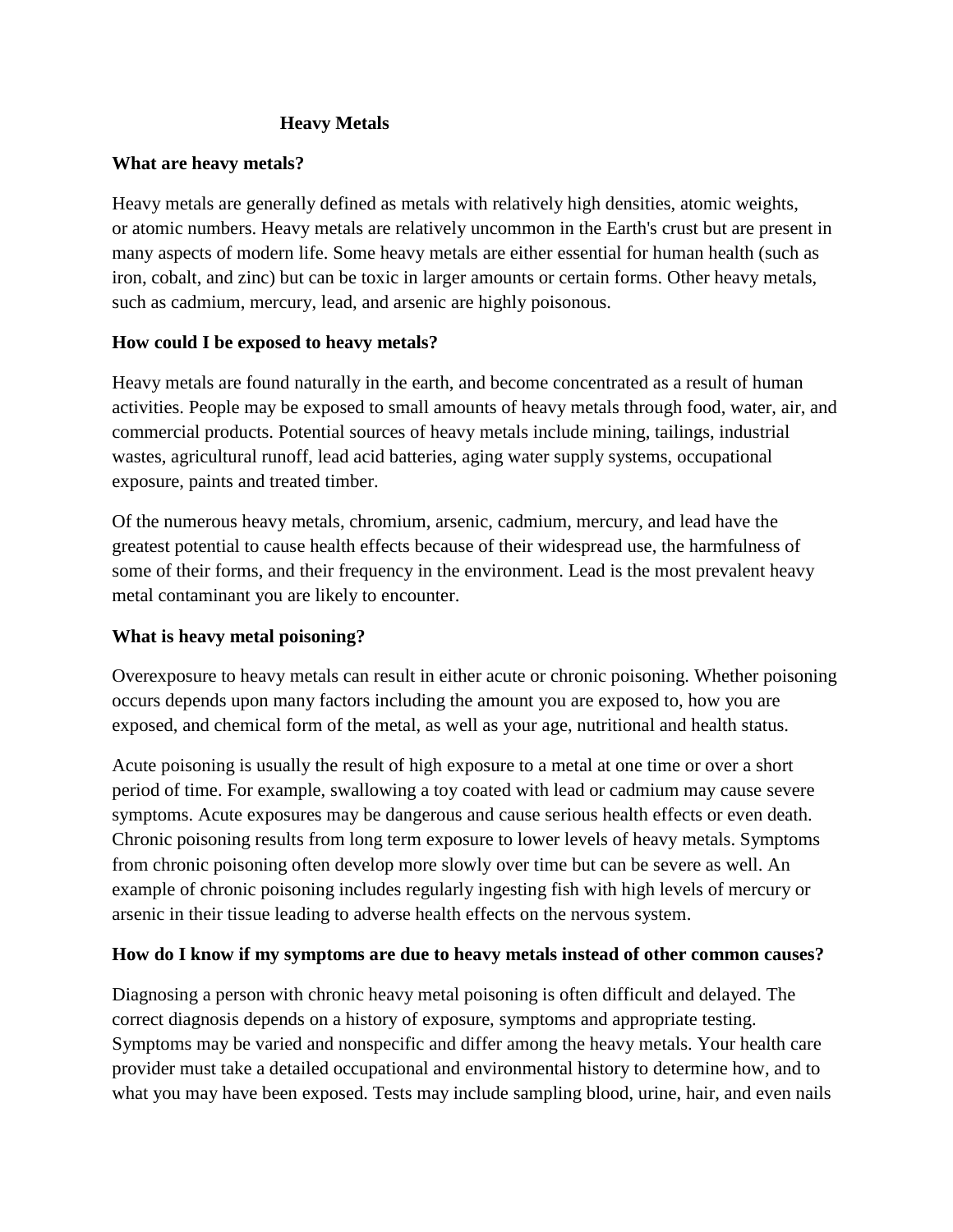for heavy metals. Additional tests may be done to evaluate damage to your body from exposure to heavy metals such as testing your muscles and nerves if you have tingling or weakness in your arms or legs.

## **Are treatments available if I have been diagnosed with heavy metal poisoning?**

For many metals, there are treatments available that can remove the metal from your body. These treatments often use a drug known as a chelator. The chelator binds to the heavy metal and helps your body excrete the heavy metal, usually through the urine or feces. However, chelation therapy must be closely managed by your health care provider as the use of chelators may also cause harm if not used appropriately. Chelators not only bind to the toxic heavy metal to which you were exposed, but may also bind to important minerals in your body such as calcium and iron that you do not want to lose. Adverse effects from chelation therapy can include allergic reactions, dehydration, kidney damage and even death.

# **How can I prevent heavy metal poisoning?**

The most important step is to determine the source and remove it to stop any further exposure. This includes recognition of exposures in the home, but also at work, and in your surrounding environment.

Some simple ways to prevent exposure to heavy metals include:

- Limit dust in the home and remove your shoes when you go inside since metals can collect in dust and dirt.
- Be aware of local fish advisories for mercury or arsenic.
- Be aware of lead sources that may be in the home such as peeling paint, imported toys, or imported candies.
- If your job involves working with metals, make sure you do not bring any metal residue or powder home. This may include showering and changing clothes at work before coming home.
- Be aware of any industrial sources (operating or closed) that may be close to your home or neighborhood.
- If you have hobbies that involve working with metals, make sure the area is well ventilated. Wash your hands when you are finished.
- If you have older plumbing in your home, consider having your drinking water tested for metals.
- If you are using a well for your drinking water, you may want it tested for inorganics (includes metals)

### **For additional information:**